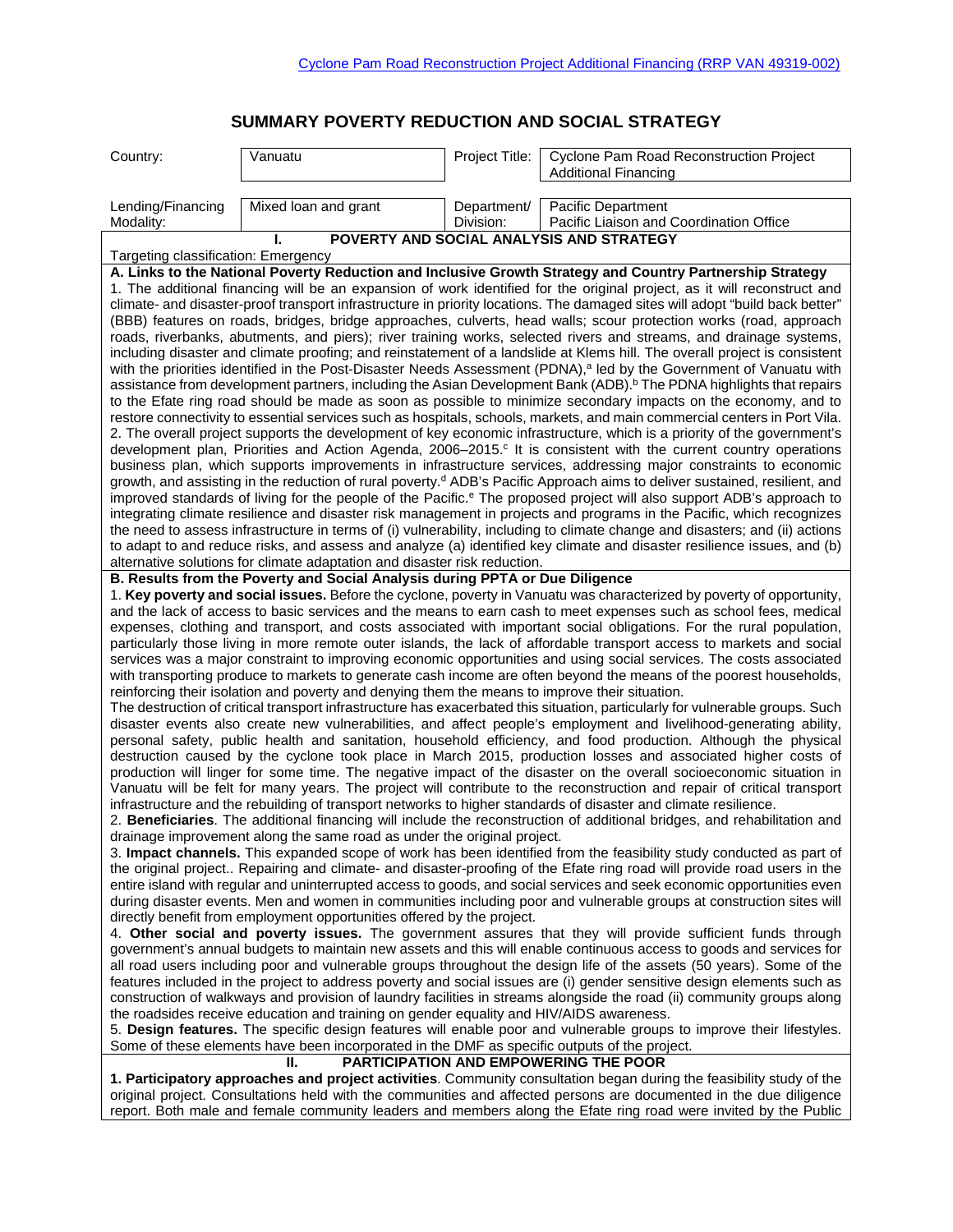Works Department to attend the village-level project briefing and were consulted on issues regarding roads, culverts, and bridges. The project communities were also consulted during the construction stage on the scale of flooding events and their potential social and environmental impacts. Rehabilitation and maintenance of damaged structures are very important for the communities which facilitated their support. Key government offices and other stakeholders such as the Department of Lands; Department of Environmental Protection and Conservation; Department of Fisheries; Department of Forestry; Department of Geology, Mines and Water Resources; Department of Women's Affairs, Ministry of Health; and Shefa Provincial Government were also consulted. Further consultations from the additional sites will be undertaken in finalizing the design.

2. **Civil society organizations**. Meetings with civil society as part of the original project's preparation included representatives from the chamber of commerce, Vanuatu National Council of Women, Executive Council (Efate chiefs), and international nongovernment organizations. These organizations support the overall project and requested the continued involvement of women and other local stakeholders during implementation. The project's communication and consultation plan (CCP) will establish the principles and mechanisms for the participation of stakeholders, including civil society. The CCP will reflect that civil society stakeholders will have different levels of interest in the project and that each stakeholder will contribute differently to the delivery of the project. The CCP will identify major stakeholders and potential communications risks, together with potential communications strategies to address these.

3. The following forms of civil society organization participation are envisaged during project implementation, rated as high (H), medium (M), low (L), or not applicable (NA):

 $M \boxtimes$  Information gathering and sharing M  $\boxtimes$  Consultation L  $\boxtimes$  Collaboration L  $\Box$  Partnership 4. **Participation plan**  $\boxtimes$  Yes  $\Box$  No

## 4. **Participation plan**  $\boxtimes$  Yes  $\Box$  No

Key features: The CCP will be prepared for the project, based on participation methods that have worked well in other projects, to provide guidelines for the project management unit and other relevant government agency staff, contractors, beneficiaries, and other stakeholders to enable them to communicate and consult with each other effectively, inclusively, and transparently; and to ensure that effective participation occurs during the detailed design and implementation.

## **III. GENDER AND DEVELOPMENT**

Gender mainstreaming category: Some gender elements

## **A. Key issues**

1. On the Human Development Index for 2014, Vanuatu ranks 131 out of 187 (down three places from 2013), giving it an equivalent ranking to its human development index (above Kiribati, Solomon Islands, and Papua New Guinea but below the rest of the Pacific nations).<sup>f</sup> Women's social status in Vanuatu means that they often among the poorest of the population and struggle the hardest to recover from disaster. While the destruction of critical infrastructure—e.g., health facilities, water supply systems, and housing—affects everyone, because Tropical Cyclone Pam damaged and contaminated sources of drinking water, women and children must dedicate increased time and effort to obtaining water from more distant locations. This increased workload reduces the time they can allocate to income generation, and exposes them to hazards such as violence or disease.

2. Access to transport services is increasingly important for women in Vanuatu. Women play an important role in economic life, particularly in the rural sector where more women than men are engaged in subsistence agriculture. In addition to growing food and cash crops, women contribute to the rural economy through the processing and sale of home produce such as clothing, baskets, mats, and handicrafts. Women are increasingly active in the retail sector in rural and urban areas, including in the management of markets, stores, and stalls. However, unreliable and unaffordable transport structures and services restrict women's participation in economic and public life. Damage to existing transport infrastructure resulting from the cyclone will have further adverse effects on women. At the same time, equitable postdisaster recovery could help to reduce women's disadvantaged condition and increase their overall resilience. Both women and men must have access to reconstruction and rehabilitation jobs, and to public works, investment funds, and income-generating projects to support their long-term economic recovery.

3. The additional financing is classified as having some gender elements. Women will be encouraged to take up employment during project implementation (reconstruction works). Men and women engaged in the project will be paid equal wages for equal work. Various training and awareness activities will be undertaken, including training on traffic control at construction sites, and safeguards; education awareness on HIV/AIDS and prevention (coordinated with the HIV coordinator of the Ministry of Health); and awareness on gender-sensitive transport and road safety issues. Opportunities to include gender-sensitive design features such as laundry facilities at streams will be explored. A resettlement plan or due diligence report will be prepared where required, and will ensure that equal compensation and assistance will be provided to all affected people. The project implementation progress report will include information on the implementation of gender-related activities and women's participation in consultation, employment, and other project activities.

|                                                                                         | <b>B. Key actions</b> $\Box$ Gender action plan $\Box$ Other actions or measures | □ No action or measure                                                                                                     |  |  |
|-----------------------------------------------------------------------------------------|----------------------------------------------------------------------------------|----------------------------------------------------------------------------------------------------------------------------|--|--|
| The design will include features that will accommodate women's needs as outlined above. |                                                                                  |                                                                                                                            |  |  |
|                                                                                         | ADDRESSING SOCIAL SAFEGUARD ISSUES<br>IV.                                        |                                                                                                                            |  |  |
| A. Involuntary Resettlement                                                             |                                                                                  | Safeguard Category: $\Box A$ $\Box B$ $\Box C$ $\Box F$                                                                    |  |  |
|                                                                                         |                                                                                  | 1. Key impacts. The additional financing project is classified category C for land acquisition and involuntary settlement. |  |  |

The project is within the existing ring road corridor. Some small areas of additional land may be required, and temporary